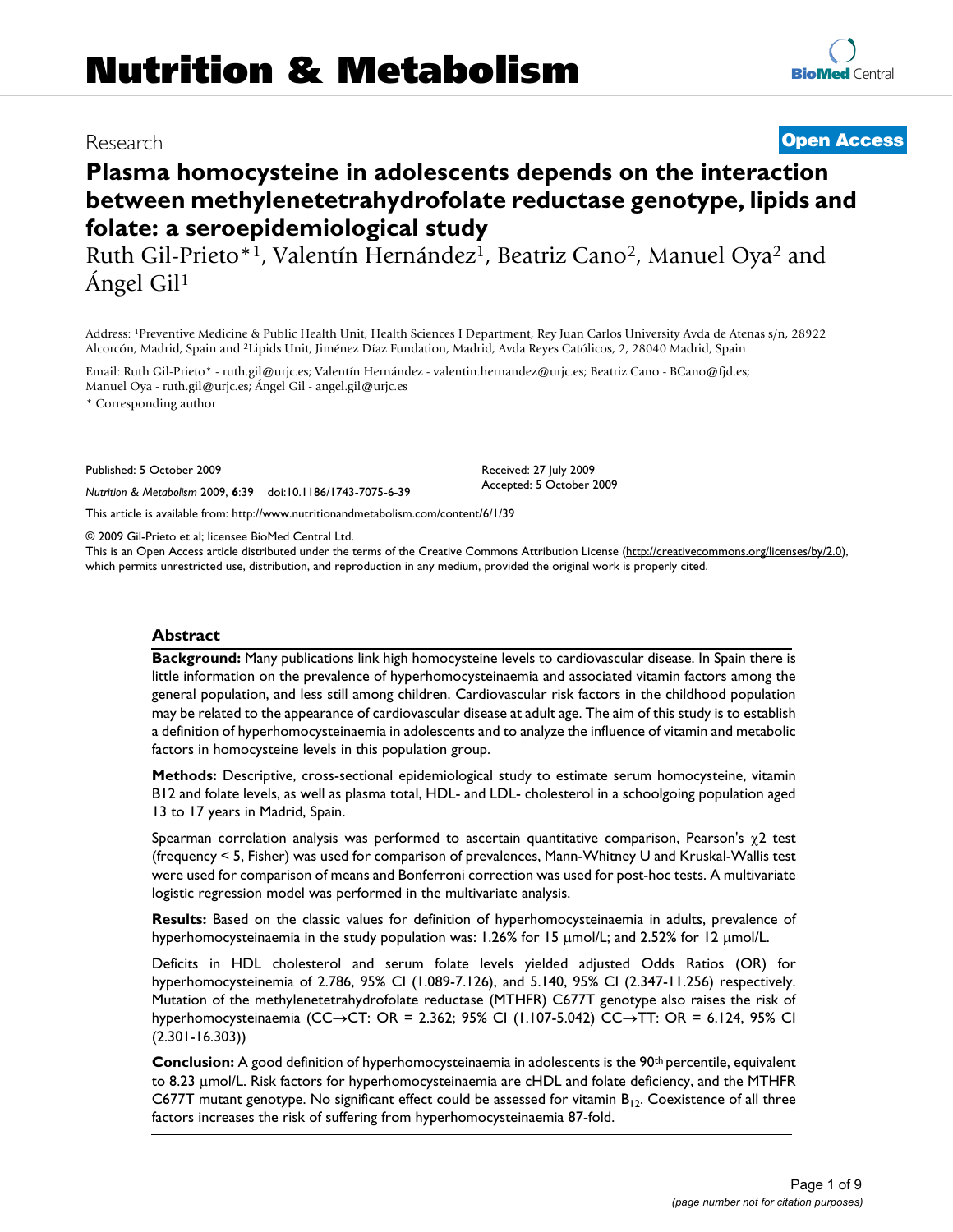# **Background**

In addition to being the principal cause of premature death in most European countries, cardiovascular diseases (CVDs) are a major cause of disability, and, by extension, increased health care cost [1]. Such diseases are generally due to a combination of several risk factors [2]. In 1996, the 27th Bethesda Conference proposed hyperhomocysteinaemia as one of the new cardiovascular risk factors [3,4].

Inasmuch as it involves a potentially modifiable and correctable risk factor, this hypothesis is of great health care importance since it opens the door to a new form of intervention against cardiovascular diseases, such as dietary supplementation with group B vitamins and folic acid.

Homocysteine is a sulphur-containing amino acid derived from methionine, present in proteins of animal origin ingested as part of dietary intake. It is produced by intracellular demethylation of methionine and then exported to the plasma, where it circulates, mainly in its oxidised form.

Homocysteine is metabolised to methionine via remethylation or to cysteine via transulphuration at the hepatic level. During vitamin  $B_6$ -dependent transulphuration, homocysteine is irreversibly catabolised into cysteine, thanks to the action of cystathionine-β-synthetase enzyme, in the presence of serine. Most of the homocysteine is remethylated, regenerating methionine, mainly due to the action of methionine synthetase, the enzyme that depends on the action of methylcobalamine (vitamin  $B_{12}$ ) as a co-factor and folate, in the form of 5-methyl-tetrahydrofolate, as a methyl group donor.

The enzyme, 5,10-methyl-tetrahydrofolate reductase (MTHFR) reduces 5,10-methylenetetrahydrofolate to 5 methyl-tetrahydrofolate in the presence of NADPH. This reaction is irreversible *in vivo* and its activity regulates the entry of folate into the homocysteine remethylation pathway.

The MTHFR C677T mutation is the most frequent cause of moderate hyperhomocysteinaemia due to genetic factors. The TT genotype has been found to have a direct effect on homocysteine concentration, with MTHFR enzymatic activity being reduced by as much as 50% in individuals with this mutation [5]. This polymorphism is present in its homozygous form in 5%-18% of the population [6].

The effect of the TT homozygote genotype on homocysteine concentration is not observed, however, when folic acid levels are elevated [7]. This is due to the fact that, despite the reduction in its enzymatic activity, MTHFR has sufficient 5-10 methyltetrahydrofolate substrate to generate the 5-methyltetrahydrofolate necessary for remethylation of homocysteine.

When these reactions are altered, homocysteine accumulates and is excreted into the blood, causing hyperhomocysteinaemia [8], which, according to a number of epidemiological studies, is associated with an increase in the probability of suffering from CVDs [9-15].

Hyperhomocysteinaemia is defined as elevated concentration of fasting plasma total homocysteine.

As is the case with other parameters, such as arterial hypertension, no threshold plasma homocysteine value has been established, above which the risk of suffering from a vascular disease is increased [16,17]. In most studies, this threshold is obtained arbitrarily, with values above the mean found in the control group plus two standard deviations [17-20], or above the 95th percentile, being used to define hyperhomocysteinaemia [16,17,20-22].

In Spain, Pijoan et al. constructed a reference interval (5- 15 μmol/l) based on a sample of 396 apparently healthy individuals [23].

Plasma homocysteine levels increase with weight, height, body mass index, blood pressure, systolic and diastolic pressure, age, male gender and MHTFR 677TT genotype. In contrast, they decrease with high plasma folate and intraerythrocyte, vitamin  $B_6$  and vitamin  $B_{12}$  concentrations.

The established drug treatments for hyperhomocysteinaemia are vitamin supplements consisting of folate, vitamin  $B_6$ , vitamin  $B_{12}$  or any combination of the three [24].

In the healthy paediatric population, homocysteine levels are influenced more by biochemical than by genetic factors, due to the high folate reserves present during childhood. No significant differences in homocysteine levels were observed between boys and girls until postpubertal age, when these rise in males [25].

Arterosclerosis begins at early ages of life [26,27] and environmental factors in childhood are known to be linked to the appearance of cardiovascular disease at adult age [28].

Determination of plasma homocysteine in children could have a predictive value vis-à-vis adult vascular risk [29].

# **Methods**

A descriptive, cross-sectional epidemiological study was conducted to estimate serum homocysteine levels in the schoolgoing population aged 13 to 17 years in the Madrid Region (*Comunidad de Madrid*). All children who participated (172 girls and 145 boys) were recruited at selected junior schools, using random, stratified, cluster sampling. Junior schools were selected in strata that would ensure representation of socio-economic differences.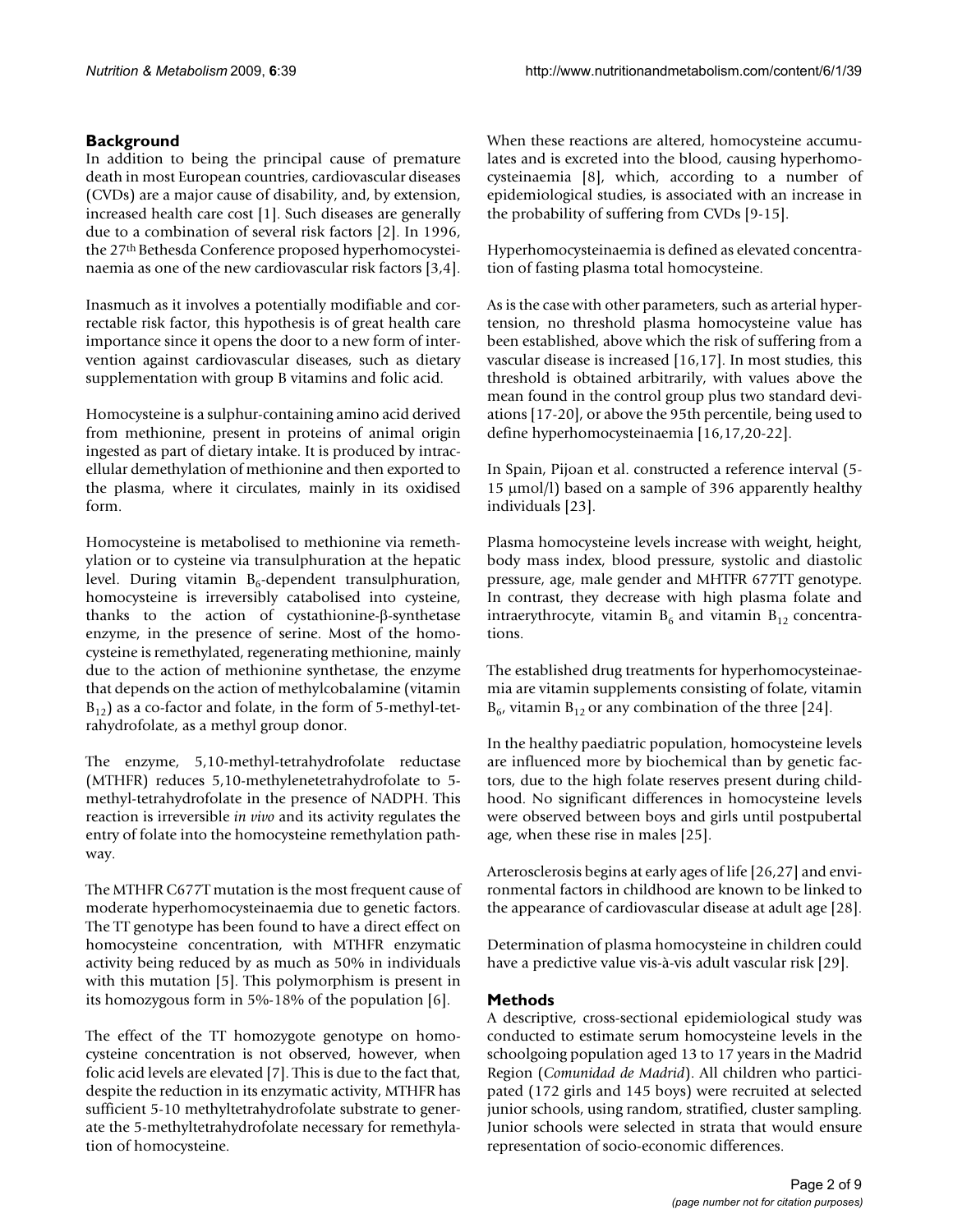For a level of precision of 3%, an estimated prevalence of 5% and a confidence level of 95%, a minimum sample size of 202 was needed. Assuming lost of 20%, a total of 243 subjects was needed. (EPI-INFO 2002; version 6).

The study included subjects of both sexes, who were aged over 13 years, attended schools in the Madrid Region and produced informed consent. The following were subjects excluded from the study: those whose parents failed to sign the authorisation to participate; those who were authorised but were nevertheless unwilling to participate; and those who presented with some type of acute or chronic illness that might affect the variables of interest.

In each case, data were collected on age, gender, physical activity, blood pressure and anthropometric variables.

#### *Anthropometric variables*

Subjects' weight and height, as well as arm, waist and hip circumferences were measured in duplicate, using calibrated precision scales (Seca 812, precision 0.1 kg), portable wall-mounted stadiometres (Seca Ka We 4444 model) and flexible, inelastic, plastic belt-type measuring tapes fitted with a read-out buckle at one end. Body mass index (weight in kg/height<sup>2</sup> in  $m<sup>2</sup>$ ) was then calculated on the basis of these measures.

#### *Blood pressure*

Three readings were taken from each subject in accordance with standardised guidelines issued by international bodies, using a mercury sphygmomanometer (Diplomat Presameter Riester Model) and an appropriately sized cuff chosen in line with the individual's arm circumference.

# *Lipid profile*

Cholesterol and triglyceride levels were measured in total plasma through enzymatic methods.

In the case of girls, information was collected on the appearance or non-appearance of menarchy.

#### *Processing of blood specimens*

A first morning, 12-hour, fasting, 14-ml blood specimen was extracted from each subject by venipuncture, using a Vacutainer tube containing EDTA-Na2 as antioxidant and anticoagulant (10 ml EDTA) and an SST Vacutainer without anticoagulant (4 ml SST).

The specimens were then stored on ice and sent immediately to the laboratory for analysis, where they were centrifuged at 3500 rpm for 6 minutes a 4°C within the hour.

# *Determination of total homocysteine*

Total homocysteine in the fasting blood specimen [30] was determined, using an Abbott Diagnostics fluorescence polarisation immunoassay (FPIA). For multivariate analysis, higher decile (P90) was defined as hyperhomocysteinemia.

#### *Determination of vitamin B12*

Vitamin  $B_{12}$  (Vit  $B_{12}$ ) in the fasting blood specimen [31] was determined, using a Roche Elecsys E170 MODULAR ANALYTICS immunoanalysis assay.

#### *Determination of folate*

Folate in the fasting blood specimen [32] was determined, using a Roche Elecsys E170 MODULAR ANALYTICS immunoanalysis assay.

# *Determination of the MTHFR C677T genotype*

Replacement of cytosine by thimine at nucleotide position 677 converts the amino acid, alanine, into valine: (normal genotype =  $CC$ , heterozygous genotype =  $CT$ , mutated homozygous genotype = TT). DNA was amplified by PCR in a PTC-100 thermal cycler using nucleotides:

Forward: 5'TGAAGGAGAAGGTGTCTGCGGGA 3'

Reverse: 3'AGGACGGTGCGGTGAGGAGGTG 3'.

The product of this reaction was digested with HinfI restriction enzyme, and the fragments then separated in non-denaturing polyacrylamide gel.

For a negative control, distilled water instead of DNA in the reaction system was used for each panel of PCR. For positive DNA control, DyNAzyme DNA Polymerase Kit (Finnzymes Oy) was used.

#### *Statistical data analysis*

Based on all the valid data obtained, we performed a descriptive analysis of both the independent and dependent variables of interest, using centralisation and dispersion measures (means or medians where the distribution was asymmetric), accompanied by their corresponding 95% confidence intervals in the case of quantitative variables and distribution of frequencies (prevalences and proportions with 95% confidence intervals) in the case of qualitative variables.

This analysis was stratified by gender, presence of menstruation, age group, and MTHFR C677T genotype.

The normality of the homocedasticity variables was verified using the Kolmogorov-Smirnov test. Where variables did not follow a normal distribution, non-parametric tests were used. Homoscedasticity or homogeneity of variances was examined using Levene's test.

A Spearman correlation analysis was performed to ascertain the magnitude of the linear relationship between the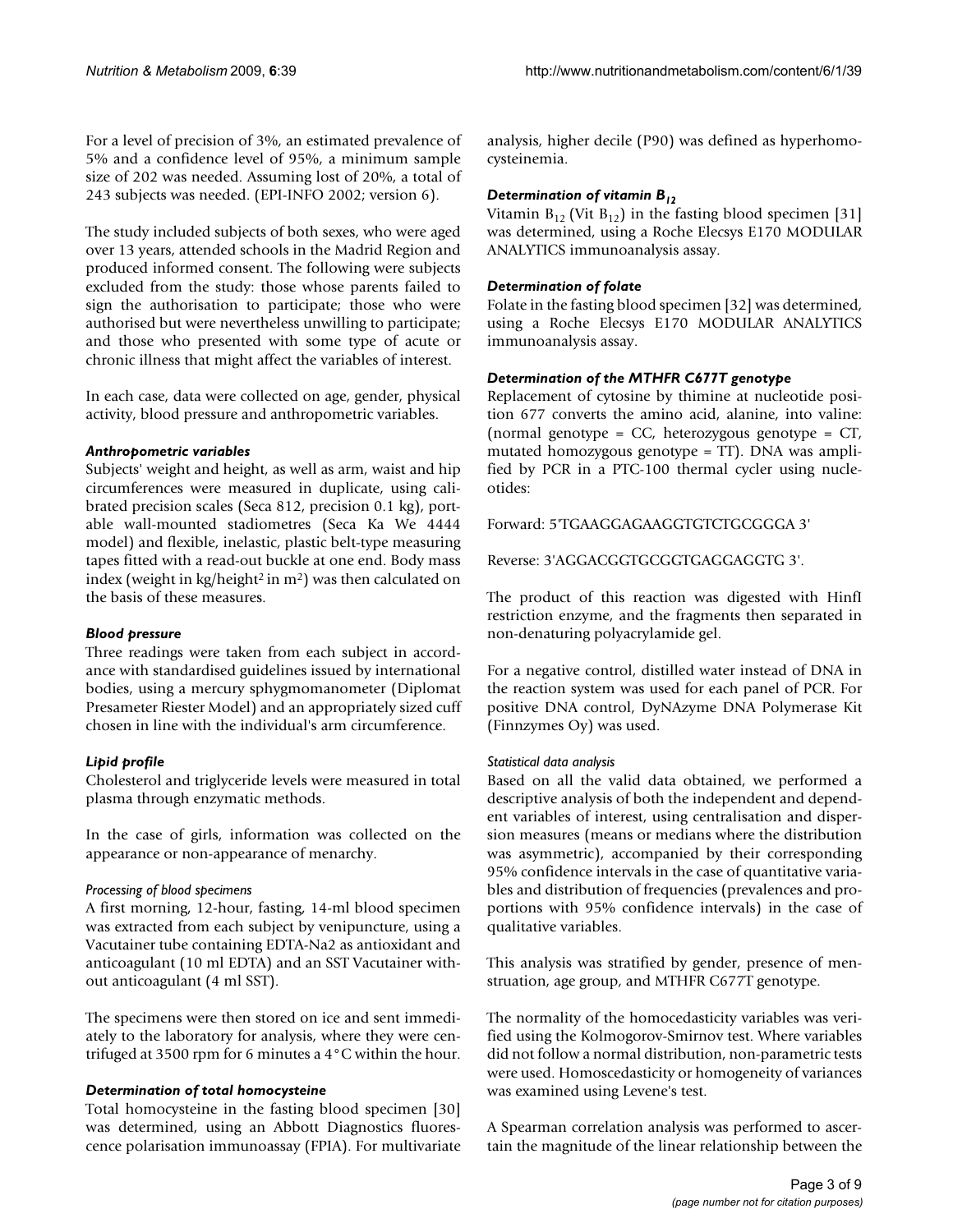quantitative anthropometric, biochemical and metabolic cycle variables and homocysteine values. The technique used for comparison of prevalences was Pearson's χ2 test (frequency < 5, Fisher). We used the Mann-Whitney U test for comparison of means, and the Kruskal-Wallis test for variables with more than two categories or for inclusion of different variables simultaneously. Bonferroni correction was used for *post-hoc* tests to ensure that all comparisons were made with  $\alpha = 0.05$ .

Independent variables that displayed a significant association in the simple analysis as well as those that were clinically linked to the study variable, were included in a multivariate logistic regression model. Based on this, the adjusted Odds Ratios of the principal study factors were obtained, along with their corresponding 95% confidence intervals.

In all hypothesis testing to determine differences, associations and relationships were deemed significant at *p* < 0.05.

Statistical data analyses were performed using the SPSS computer software programme (Statistical Package for Social Sciences) version 16.0.

# *Ethical aspects*

The research protocol was approved by the Jiménez Díaz Foundation Clinical Research Ethics Committee. This study complied in all respects with the ethical safeguards laid down by the Helsinki Declaration and its subsequent updates, and with Spanish legislation governing clinical research involving humans and protection of data of a personal nature

# **Results**

The study population totalled 317 students, 50% aged 13 years, 35% aged 14 years and 15% aged 15 or more years; 54% were females and 46% males. The mean age of the study subjects was 13.69 years, 95% CI (13.60-13.78), and their anthropometric characteristics corresponded to the expected values for their age.

Table 1 shows the serum or plasma values for the principal biochemical variables and possible hormonal factors implicated in cardiovascular disease. Mean concentrations were as follows: serum folate, 7.83 nM, 95% CI  $(7.42-8.23)$  nM; vitamin B<sub>12</sub>, 503 pM, 95% CI (478-528) pM; and homocysteine, 4.92 μM, 95% CI (4.50-5.35) μM.

Taking the classic values as reference, prevalence of hyperhomocysteinaemia in the study population was 1.26% for 15 μmol/L, and 2.52% for 12 μmol/L. Table 2 defines different cut-off points for hyperhomocysteinaemia in children.

|                           | Mean  | 95% Confidence Interval |
|---------------------------|-------|-------------------------|
| Glucose (mg/dl)           | 90.9  | 90.0-91.9               |
| Total cholesterol (mg/dl) | 160.9 | 157.9-163.9             |
| HDL cholesterol (mg/dl)   | 47.3  | 46.0-48.7               |
| LDL cholesterol(mg/dl)    | 96.7  | 94.0-99.4               |
| Total cholesterol/cHDI    | 3.60  | 3.48-3.71               |
| d DI /cHDI -              | 2.20  | $2.10 - 2.30$           |
| Menarche age (years)      | 12.01 | 11.86-12.15             |
| Folate (nmol/L)           | 7.83  | $7.42 - 8.23$           |
| Vitamin $B_{12}$ (pmol/L) | 503   | 478-528                 |
| Homocysteine (umol/L)     | 4.92  | 4.50-5.35               |

**Table 1: Biochemical variables and hormonal factors**

HDL: High Density Lipoproteins

LDL: Low Density Lipoproteins

When analysing MTHFR C677T genotype, normal homozygous CC in the methylenetetrahydrofolate reductase enzyme was present in 37.8%, heterozygous CT genotype was present in 47.3%, and TT genotype, corresponding to the homozygous mutation, was present in 14.9% of cases.

Table 3 shows the prevalence of potential cardiovascular risk factors and variables implicated in homocysteine metabolism. Of the total study population, 23.8% displayed deficient serum folate levels  $( \leq 5.3 \text{ nmol/l})$  and 24.6% displayed deficient vitamin  $B_{12}$  levels ( $\leq$  336 pmol/ l). Overweight, elevated glucose levels, deficient vitamin  $B_{12}$  and HDL cholesterol values were greater in boys, whilst girls showed greater sedentariness and hypercholesterolaemia. Prevalence of occasional tobacco and alcohol use increased with age. Folate deficit was significantly greater among subjects that displayed total (homozygote TT) mutation of the MTHFR C677T genotype (Table 3).

In order to assess analyze the influence of vitamin and metabolic factors in homocysteine levels in this population group, hyperhomocysteinemia was defined as percentile 90th. Crude analysis showed how prevalence of hyperhomocysteinaemia increases with male gender (32.4% vs. 18.0% in female), age (21.0%, 22.3%, 40.4% for 13, 14 and >14, respectively), mutation of the MTHFR C677T genotype (15.1%, 24.8%, 46.8% for CC, CT and TT genotype, respectively), HDL cholesterol (22,7% vs. 37.2% for normal and low levels, respectively) and deficient folate values (19.4 vs. 43.2% for normal and low levels, respectively). These independent variables, as well of other of interest as vitamin  $B_{12}$ , were included in a multivariate logistic regression model, obtaining adjusted Odds Ratios for the principal study factors (Table 4).

Deficient HDL cholesterol and serum folate levels registered adjusted Odds Ratios of OR = 2.786, 95% CI (1.089-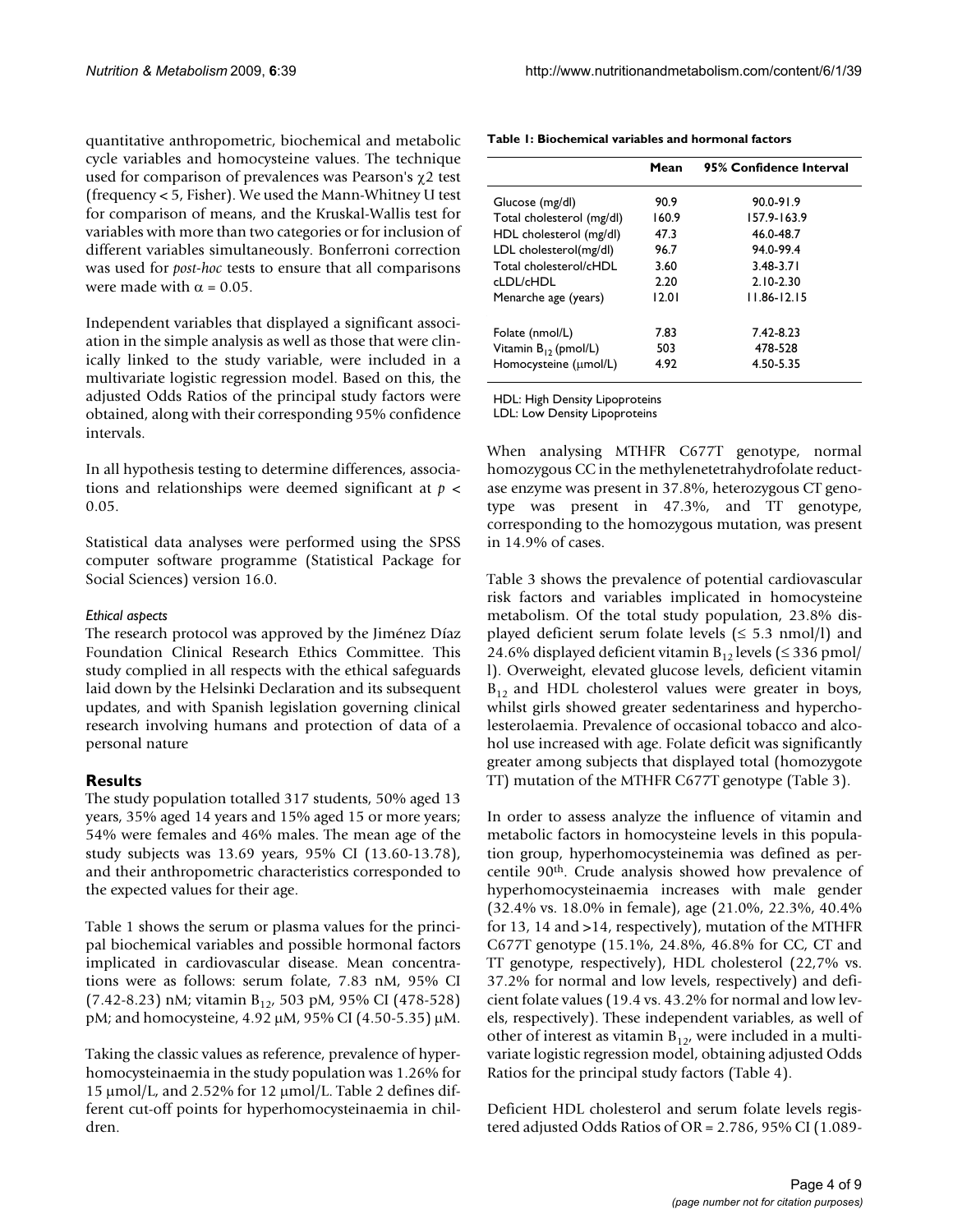| Hyperhomocysteinemia   | <b>P50</b>  | <b>P75</b>  | <b>P90</b>     | <b>P95</b> | Hcy $\geq$ 12 | Hcy $\geq$ 15 |
|------------------------|-------------|-------------|----------------|------------|---------------|---------------|
| Threshold $[Hcy]/µM$   | 4.30        | 5.93        | 8.23           | 10.41      | 12.00         | 15.00         |
| <b>Number of cases</b> | 157         | 78          | 32             | 15         | 8             | 4             |
| <b>Prevalence %</b>    | 49.53       | 24.61       | 10.1           | 4.73       | 2.52          | 1.26          |
| 95% CI                 | 43.99-55.06 | 19.84-29.37 | $6.78 - 13.41$ | 2.38-7.08  | $0.79 - 4.26$ | $0.03 - 2.50$ |

| Table 2: Threshold determination to define hyperhomocysteinemia |  |  |
|-----------------------------------------------------------------|--|--|
|                                                                 |  |  |

P: percentile

7.126) and OR = 5.140, 95% CI (2.347-11.256) respectively. The MTHFR C677T mutant genotype raised the risk of hyperhomocysteinaemia (CC→CT: OR = 2.362; 95% CI (1.107-5.042) CC→TT: OR = 6.124, 95% CI (2.301-16.303))

After plausible biologically interactions have been ruled out, the multiplicative nature of the association among several risk factors in the sample can be observed, namely, prevalence of hyperhomocysteinaemia increases in accordance with the number of risk factors (FR) that accumulate.

From Table 5, it will be seen how the prevalence of hyperhomocysteinaemia rises when deficient folate and HDL cholesterol values and mutant genotype coincide. Shown in Figure 1 is the cumulative effect of the most important risk factors, i.e., genotype, folate deficit and HDL cholesterol deficit. An indiviual with CT genotype and deficient

| folate and cHDL is almost 34 times more likely to suffer    |
|-------------------------------------------------------------|
| from hyperhomocysteinaemia; and if that same individ-       |
| ual has these deficits plus the TT genotype, the likelihood |
| of his/her having high serum homocysteine levels is then    |
| 87 times higher.                                            |

# **Discussion**

This study suffers from the limitations inherent in all cross-sectional studies, in that it does not allow for causal or temporal relationships among variables to be established, thus rendering it necessary for subsequent analytical epidemiological studies to be conducted in order to confirm the results and hypotheses generated. Furthermore, some confounding variables may not have not been included in this study, e.g., methionine intake, creatinine levels, or polymorphisms of the nicotinamide-methyltransferase enzyme (chromosome 11q23), which have recently been linked to plasma homocysteine levels [33].

| Table 3: Prevalence of cardiovascular risk factors and lipid profile |  |  |
|----------------------------------------------------------------------|--|--|
|                                                                      |  |  |

|                                                                                 | Total (%) | Gender* |                 | $Age*$ |                 | MTHFR C677T genotype* |           |           |        |
|---------------------------------------------------------------------------------|-----------|---------|-----------------|--------|-----------------|-----------------------|-----------|-----------|--------|
|                                                                                 |           | Male    | Female          | 13     | $\overline{14}$ | >14                   | <b>CC</b> | <b>CT</b> | TТ     |
| Overweight                                                                      | 30.3      | 35.9    | 25.6            |        | ns              |                       |           | ns        |        |
| Hypertension                                                                    | 8.5       |         | ns              |        | ns              |                       |           | ns        |        |
| Glucose ( $\geq$ 100 mg/dl)                                                     | 15.3      | 22      | 9.6             |        | ns              |                       |           | ns        |        |
| Total cholesterol ( $\geq 200$ mg/dl)                                           | 7.0       | 2.8     | 10.5            |        | ns              |                       |           | ns        |        |
| HDL cholesterol ( $\leq$ 35 mg/dl)                                              | 13.8      | 20.1    | 8.3             |        | ns              |                       |           | ns        |        |
| LDL cholesterol ( $\geq$ 130 mg/dl)                                             | 6.4       |         | ns              |        | ns              |                       |           | ns        |        |
| Total cholesterol/cHDL<br>(>5en $\circlearrowleft$ /4.5 en $\circlearrowleft$ ) | 9.1       |         | ns              |        | ns              |                       |           | ns        |        |
| cLDL/cHDL<br>$( >3.5 \circ 7/3 \circ 2)$                                        | 8.5       |         | ns              |        | ns              |                       |           | ns        |        |
| Smoking                                                                         | 7.6       |         | ns              | 3.2    | 14.5            | 9.1                   |           | ns        |        |
| Alcohol                                                                         | 9.8       |         | ns              | 1.9    | 12.5            | 12.8                  |           | ns        |        |
| Sedentariness                                                                   | 17.7      | 9       | 25.1            |        | ns              |                       |           | ns        |        |
| Folate ( $\leq$ 5.3 nmol/l)                                                     | 23.8      |         | ns              |        | ns              |                       | 18.8      | 20.4      | 46.7** |
| Vitamin $B_{12}$<br>$(\leq 336$ pmol/l)                                         | 24.6      | 30.3    | $\overline{10}$ |        | ns              |                       |           | ns        |        |

\*Statistically significant p < 0.05. ns: non-significant; \*\* differences in folate deficit were statistically significant (p < 0.001) only for homozygotic TT mutation. CT heterozygotic mutation does not show an statistically significant difference ( $p = 0.758$ )

HDL: High Density Lipoproteins

LDL: Low Density Lipoproteins

MTHFR: methylenetetrahydrofolate reductase

C: Cytosine; T:Thymine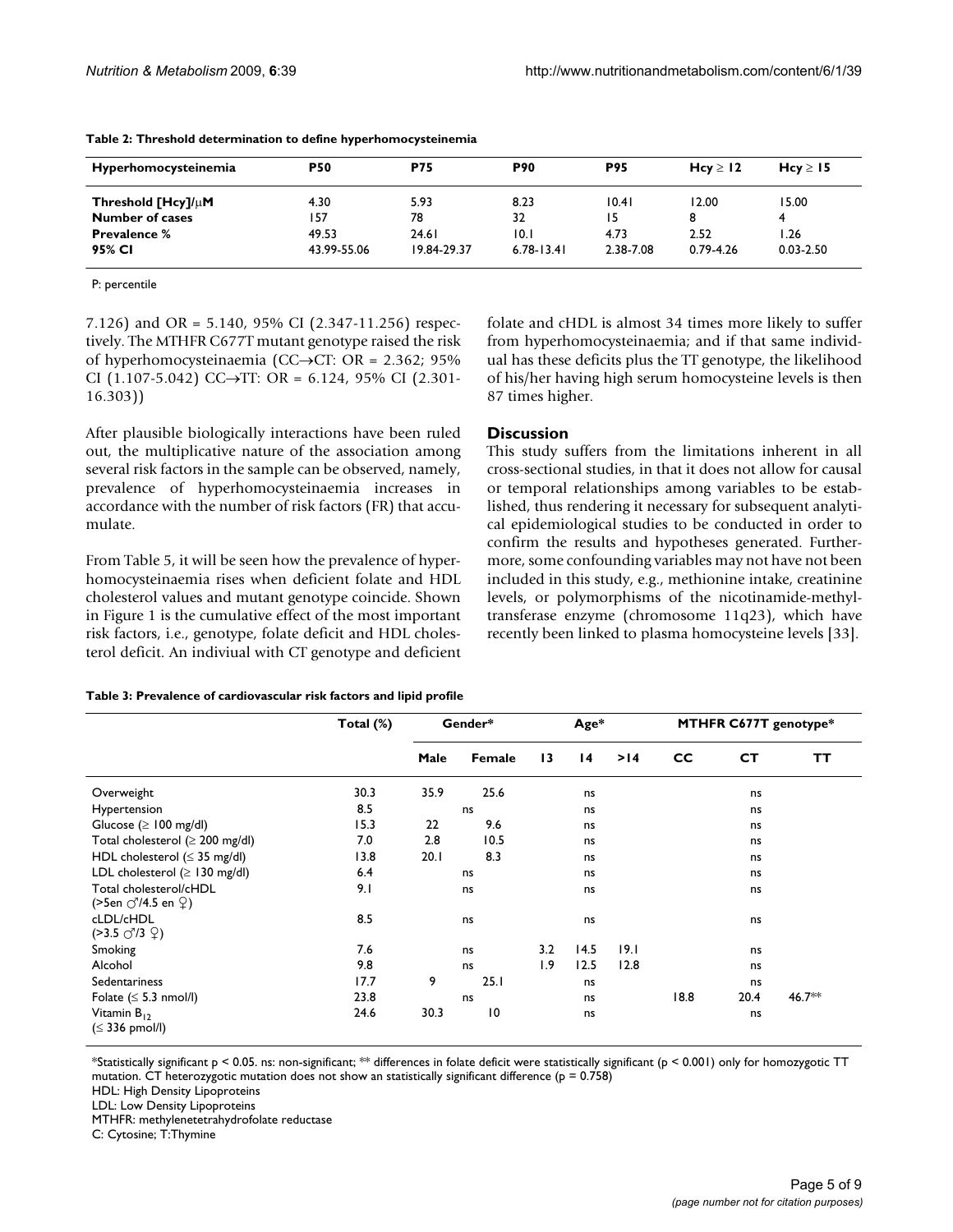| Table 4: Adjusted ORs for hyperhomocysteinemia |  |
|------------------------------------------------|--|
|------------------------------------------------|--|

|                                               |    | <b>Odds Ratio</b> | 95% CI          | p       |
|-----------------------------------------------|----|-------------------|-----------------|---------|
| cHDL deficit*,**                              |    | 2.786             | $1.089 - 7.126$ | 0.033   |
| Folate deficit*,***<br>MTHFR C677T genotype * |    | 5.140             | 2.347-11.256    | < 0.001 |
|                                               | СT | 2.362             | $1.107 - 5.042$ | 0.001   |
|                                               | TТ | 6.124             | 2.301-16.303    |         |

\*Statistically significant.

HDL: High Density Lipoproteins

MTHFR: methylenetetrahydrofolate reductase

C: Cytosine; T:Thymine

 $* < 35$  mg/dl

In Spain, Gutiérrez-Revilla et al. (n = 83), Vilaseca et al. (n  $= 195$ ) and Mainou et al. (n = 80) have respectively published cross-sectional studies in children and adolescents. The first two targeted the population aged 0 to 18 years, and the third the population aged 5 to 18 years. Ours is the first study conducted in Spain and focused on the adolescent population to have a substantial sample size.

In Western countries, vitamin deficiencies are rather infrequent, but in populations with important vitamin deficiencies, plasma homocysteine levels rise until reaching age-adjusted hyperhomocysteinaemia prevalences of 73% in men and 41% in women, as shown by a recent study conducted in Iran [34].



#### **Figure 1**

**Cumulative ORs: Folate, cHDL and MTHFR C677T genotype**. Cumulative effect of risk factors in homocystein prevalence. HDL: High Density Lipoproteins. MTHFR: methylenetetrahydrofolate reductase. C: Cytosine; T: Thymine; CC: normal genotype; CT: partial mutation; TT: mutation in homozygosis.

The distribution of the various polymorphisms of the MTHFR C677T enzyme in our sample was very similar to that observed in other studies [35,36], i.e., Hiraoka, with 32.9%, 51.6% and 15.5%, in CC, CT and TT respectively [37], or Gutiérrez-Revilla et al., with 42.2%, 41% and 16.9%, in CC, CT and TT respectively [25]. The cardiovascular risk factors studied showed no significant variation according to MTHFR genotype, which only affects folate and serum homocysteine levels.

The mean homocysteine values obtained by us are very similar to those found in children and adolescents in Norway and the USA, namely, 5.25 and 5 μmol/l, respectively [38,39]. There is no international consensus regarding the establishment of a cut-off point for defining hyperhomocysteinaemia, and there are still fewer data relating to the adolescent population. Prevalence of hyperhomocysteinaemia in the study population was 1.26% for 15 μmol/L and 2.52 for 12 μmol/L, results very similar to those recently obtained in young adults aged 20-22 years in Tokyo (1.18% for  $> 15 \mu$ mol/L) [37]. Taking into account other international studies, which use percentiles for determining other magnitudes in childhood and adolescence, the 90th percentile is considered a good cut-off point for defining hyperhomocysteinaemia in developed countries [29,40,41]. In our study, this cut-off allowed us to show a statistically significant increase of plasma homocysteine levels depending on the study variables. In line with other studies [5,23,42-46], prevalence of hyperhomocysteinaemia was seen to increase in our study with the MTHFR C677T mutant allele (2- and 6-fold for partial and total C→T mutation, respectively), serum folate deficit (5-fold) and cHDL deficit (2.7-fold). No significant association was found with vitamin  $B_{12}$  after adjusting by age, gender and CV risk factors.

It has been observed that the coexistence of several risk factors, none of which is necessarily elevated to an extraordinary degree, in any given individual can actually be more dangerous than the existence of a single factor, regardless of its magnitude [44,47]. In our study, as previ-

 $**$ <5.3 nmol/l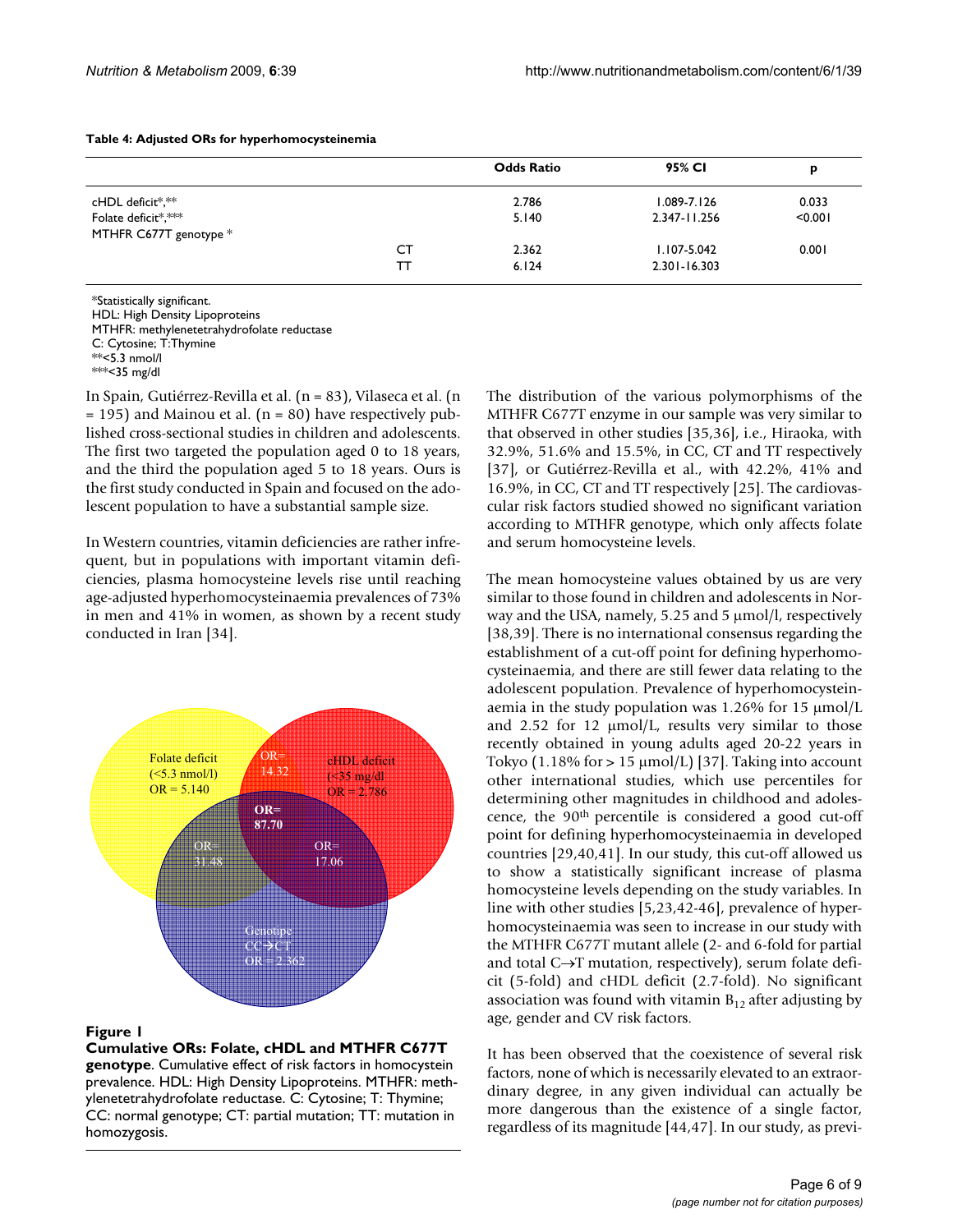| Genotype  | Folate      | <b>cHDL</b>              | % Hyperhomocysteinemia |
|-----------|-------------|--------------------------|------------------------|
| CC        | Normal      | Normal                   | 10.7                   |
|           |             | Low levels**             | 18.2                   |
|           | Low levels* | Normal                   | 31.8                   |
|           |             | Low levels**             | 0.0                    |
| CT        | Normal      | Normal                   | 20.2                   |
|           |             | Low levels <sup>**</sup> | 36.8                   |
|           | Low levels* | Normal                   | 29.2                   |
|           |             | Low levels <sup>**</sup> | 66.7                   |
| <b>TT</b> | Normal      | Normal                   | 38.1                   |
|           |             | Low levels**             | 33.3                   |
|           | Low levels* | Normal                   | 55.6                   |
|           |             | Low levels**             | 100.0                  |

**Table 5: Risk factor accumulation: genotype, folate and HDL-cholesterol**

HDL: High Density Lipoproteins MTHFR: methylenetetrahydrofolate reductase

C: Cytosine; T:Thymine

\*<5.3 nmol/l

ously described in Guo et al [48], prevalence of hyperhomocysteinaemia increases when risk factors accumulate. The probability of being hyperhomocysteinemic is 5 times higher with deficit serum folate levels than it is with normal values. If, the person concerned also happens to be a carrier of the MTHFR TT polymorphism, this risk is then multiplied by 30 because his/her ability to metabolise homocysteine is very reduced; and if, in addition to this, such a person has HDL cholesterol levels below 35 mg/dl, the likelihood of his/her being hyperhomocysteinemic is multiplied by 90. These results suggest that the higher decile is an appropriate cut-off to define homocysteinemia in adolescents.

While many national and international studies link deficit serum folate levels to hyperhomocysteinaemia and suggest dietary supplementation as a preventive strategy for reducing cardiovascular risk [48-53], other authors contend that, as hyperhomocysteinaemia has not yet been shown to be an independent risk factor, dietary supplementation is not justified [54].

We thus feel that we are confronted by a still unresolved research question, and trust that our study may serve as a

further contribution towards finding an answer in this field of investigation

# **Conclusion**

A good definition of hyperhomocysteinaemia in adolescents is the 90th percentile, equivalent to 8.23 μmol/L.

Risk factors for hyperhomocysteinaemia are cHDL and folate deficiency, and the MTHFR C677T mutant genotype. Coexistence of all three factors increases the risk of suffering from hyperhomocysteinaemia 87-fold.

# **Competing interests**

The authors declare that they have no competing interests.

# **Authors' contributions**

RGP: design and coordination of the study, data acquisition, analysis and interpretation of data, perform the statistical analysis and drafted the manuscript, VH: participated in the statistical analysis, BC: carried out the PCRs, MO: design and coordination of the study, acquisition of funding, general supervision of the research group, AG: design and coordination of the study, acquisition of funding, general supervision of the research group. All

 $**$ <35 mg/dl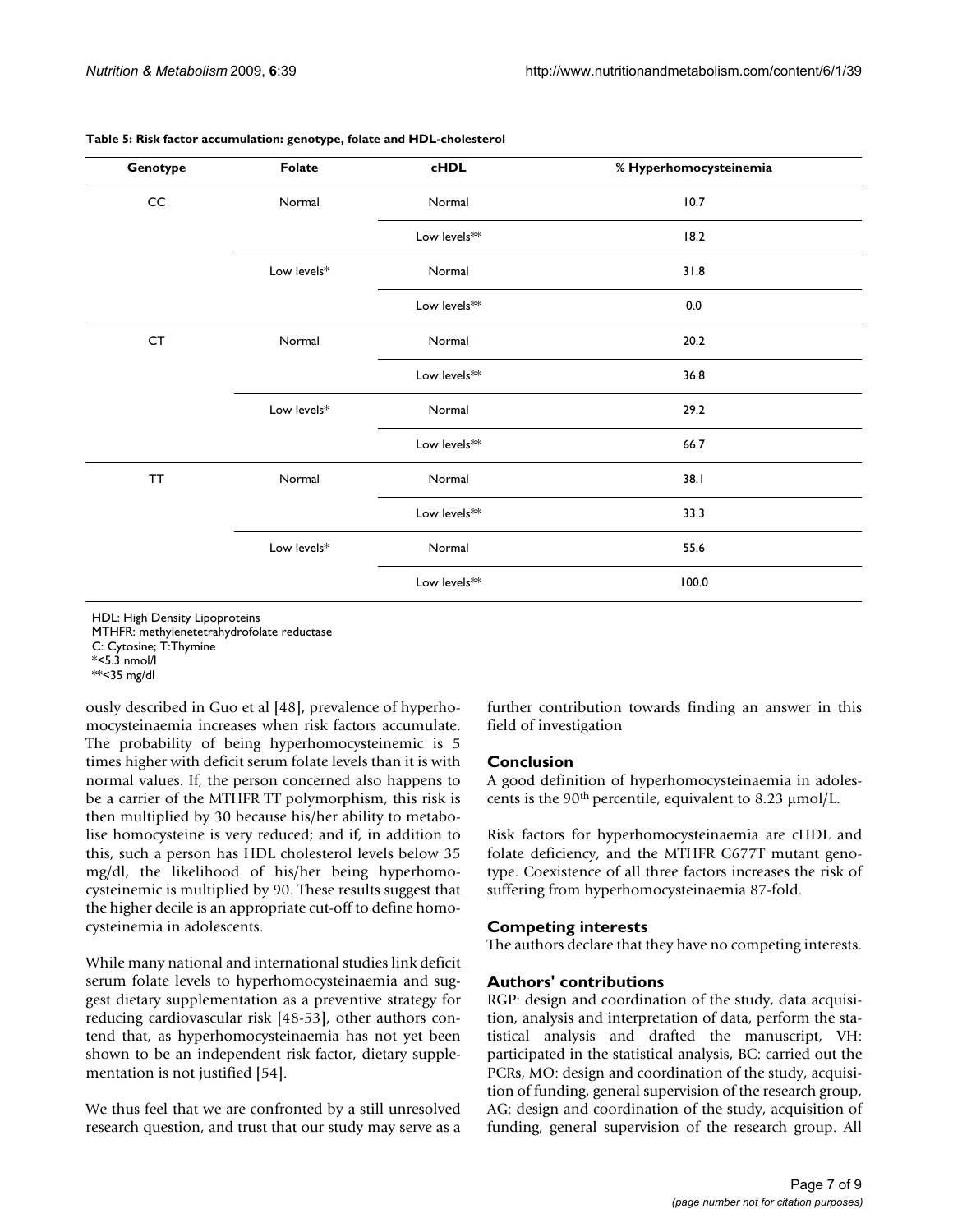authors but MO, which sadly died during manuscript preparation, read and approved the final manuscript.

#### **Acknowledgements**

This study forms part of a wider project entitled, "Evaluation of time trends in eating habits and anthropometric and metabolic variables among children. Follow-up of the Four Provinces Study in the Madrid Region" (*Evaluación de las tendencias temporales en los hábitos alimentarios y en las variables antropométricas y metabólicas en niños. Seguimiento del Estudio Cuatro Provincias en la Comunidad de Madrid*), funded by the Madrid Regional Educational Authority through its General-Directorate for Research (*Dirección General de Investigación de la Consejería de Educación de la Comunidad de Madrid*). All authors have nothing to disclosure

This manuscript is presented in memoriam of Manuel Oya.

#### **References**

- 1. Tunstall-Pedoe H, Kuulasmaa K, Mahonen M, Tolonen H, Ruokokoski E, Amouyel P: **[Contribution of trends in survival and coronary](http://www.ncbi.nlm.nih.gov/entrez/query.fcgi?cmd=Retrieve&db=PubMed&dopt=Abstract&list_uids=10334252)[event rates to changes in coronary heart disease mortality:](http://www.ncbi.nlm.nih.gov/entrez/query.fcgi?cmd=Retrieve&db=PubMed&dopt=Abstract&list_uids=10334252) 10-year results from 37 WHO MONICA project populations. Monitoring trends and determinants in cardiovascular dis[ease.](http://www.ncbi.nlm.nih.gov/entrez/query.fcgi?cmd=Retrieve&db=PubMed&dopt=Abstract&list_uids=10334252)** *Lancet* 1999, **353(9164):**1547-57.
- 2. Trabetti E: **[Homocysteine, MTHFR gene polymorphisms, and](http://www.ncbi.nlm.nih.gov/entrez/query.fcgi?cmd=Retrieve&db=PubMed&dopt=Abstract&list_uids=18670064) [cardio-cerebrovascular risk.](http://www.ncbi.nlm.nih.gov/entrez/query.fcgi?cmd=Retrieve&db=PubMed&dopt=Abstract&list_uids=18670064)** *J Appl Genet* 2008, **49(3):**267-82.
- 3. Pasternak RC, Grundy SM, Levy D, Thompson PD: **27th [Bethesda](http://www.ncbi.nlm.nih.gov/entrez/query.fcgi?cmd=Retrieve&db=PubMed&dopt=Abstract&list_uids=8609364) [Conference: matching the intensity of risk factor manage](http://www.ncbi.nlm.nih.gov/entrez/query.fcgi?cmd=Retrieve&db=PubMed&dopt=Abstract&list_uids=8609364)ment with the hazard for coronary disease events. Task Force 3. Spectrum of risk factors for coronary heart disease.** *J Am Coll Cardiol* 1996, **27(5):**978-90.
- Harjai KJ: [Potential new cardiovascular risk factors: left ven](http://www.ncbi.nlm.nih.gov/entrez/query.fcgi?cmd=Retrieve&db=PubMed&dopt=Abstract&list_uids=10475891)**[tricular hypertrophy, homocysteine, lipoprotein\(a\), triglyc](http://www.ncbi.nlm.nih.gov/entrez/query.fcgi?cmd=Retrieve&db=PubMed&dopt=Abstract&list_uids=10475891)[erides, oxidative stress, and fibrinogen.](http://www.ncbi.nlm.nih.gov/entrez/query.fcgi?cmd=Retrieve&db=PubMed&dopt=Abstract&list_uids=10475891)** *Ann Intern Med* 1999, **131(5):**376-86.
- 5. Dalmau SJ, Ferrer LB, Modesto AV, Guillen DM, Vazquez GR, Corella PD, *et al.*: **[Concentración plasmática de homocisteína: rel](http://www.ncbi.nlm.nih.gov/entrez/query.fcgi?cmd=Retrieve&db=PubMed&dopt=Abstract&list_uids=12042168)[ación con los niveles plasmáticos de ácido fólico y con el poli](http://www.ncbi.nlm.nih.gov/entrez/query.fcgi?cmd=Retrieve&db=PubMed&dopt=Abstract&list_uids=12042168)morfismo 677C-->T de la 5,10-metilenotetrahidrofolato [reductasa.](http://www.ncbi.nlm.nih.gov/entrez/query.fcgi?cmd=Retrieve&db=PubMed&dopt=Abstract&list_uids=12042168)** *An Esp Pediatr* 2002, **56(5):**409-15.
- 6. Fowler B: **[Disorders of homocysteine metabolism.](http://www.ncbi.nlm.nih.gov/entrez/query.fcgi?cmd=Retrieve&db=PubMed&dopt=Abstract&list_uids=9211199)** *J Inherit Metab Dis* 1997, **20(2):**270-85.
- 7. Saw SM, Yuan JM, Ong CN, Arakawa K, Lee HP, Coetzee GA, *et al.*: **[Genetic, dietary, and other lifestyle determinants of plasma](http://www.ncbi.nlm.nih.gov/entrez/query.fcgi?cmd=Retrieve&db=PubMed&dopt=Abstract&list_uids=11157318) homocysteine concentrations in middle-aged and older Chi[nese men and women in Singapore.](http://www.ncbi.nlm.nih.gov/entrez/query.fcgi?cmd=Retrieve&db=PubMed&dopt=Abstract&list_uids=11157318)** *Am J Clin Nutr* 2001, **73(2):**232-9.
- 8. Ueland PM: **[Homocysteine species as components of plasma](http://www.ncbi.nlm.nih.gov/entrez/query.fcgi?cmd=Retrieve&db=PubMed&dopt=Abstract&list_uids=7882507) [redox thiol status.](http://www.ncbi.nlm.nih.gov/entrez/query.fcgi?cmd=Retrieve&db=PubMed&dopt=Abstract&list_uids=7882507)** *Clin Chem* 1995, **41(3):**340-2.
- 9. Delvin EE, Rozen R, Merouani A, Genest J Jr, Lambert M: **[Influence](http://www.ncbi.nlm.nih.gov/entrez/query.fcgi?cmd=Retrieve&db=PubMed&dopt=Abstract&list_uids=11101473) [of methylenetetrahydrofolate reductase genotype, age, vita](http://www.ncbi.nlm.nih.gov/entrez/query.fcgi?cmd=Retrieve&db=PubMed&dopt=Abstract&list_uids=11101473)min B-12, and folate status on plasma homocysteine in chil[dren.](http://www.ncbi.nlm.nih.gov/entrez/query.fcgi?cmd=Retrieve&db=PubMed&dopt=Abstract&list_uids=11101473)** *Am J Clin Nutr* 2000, **72(6):**1469-73.
- 10. de Bree A, Verschuren WM, Bjorke-Monsen AL, Put NM van der, Heil SG, Trijbels FJ, *et al.*: **[Effect of the methylenetetrahydro](http://www.ncbi.nlm.nih.gov/entrez/query.fcgi?cmd=Retrieve&db=PubMed&dopt=Abstract&list_uids=12600862)[folate reductase 677C-->T mutation on the relations among](http://www.ncbi.nlm.nih.gov/entrez/query.fcgi?cmd=Retrieve&db=PubMed&dopt=Abstract&list_uids=12600862) folate intake and plasma folate and homocysteine concen[trations in a general population sample.](http://www.ncbi.nlm.nih.gov/entrez/query.fcgi?cmd=Retrieve&db=PubMed&dopt=Abstract&list_uids=12600862)** *Am J Clin Nutr* 2003, **77(3):**687-93.
- 11. Hankey GJ, Eikelboom JW: **[Homocysteine and vascular disease.](http://www.ncbi.nlm.nih.gov/entrez/query.fcgi?cmd=Retrieve&db=PubMed&dopt=Abstract&list_uids=10437885)** *Lancet* 1999, **354(9176):**407-13.
- 12. Ueland PM, Refsum H: **[Plasma homocysteine, a risk factor for](http://www.ncbi.nlm.nih.gov/entrez/query.fcgi?cmd=Retrieve&db=PubMed&dopt=Abstract&list_uids=2681479) [vascular disease: plasma levels in health, disease, and drug](http://www.ncbi.nlm.nih.gov/entrez/query.fcgi?cmd=Retrieve&db=PubMed&dopt=Abstract&list_uids=2681479) [therapy.](http://www.ncbi.nlm.nih.gov/entrez/query.fcgi?cmd=Retrieve&db=PubMed&dopt=Abstract&list_uids=2681479)** *J Lab Clin Med* 1989, **114(5):**473-501.
- 13. Bostom AG, Selhub J: **[Homocysteine and arteriosclerosis: sub](http://www.ncbi.nlm.nih.gov/entrez/query.fcgi?cmd=Retrieve&db=PubMed&dopt=Abstract&list_uids=10318653)[clinical and clinical disease associations.](http://www.ncbi.nlm.nih.gov/entrez/query.fcgi?cmd=Retrieve&db=PubMed&dopt=Abstract&list_uids=10318653)** *Circulation* 1999, **99(18):**2361-3.
- 14. Refsum H, Ueland PM, Nygard O, Vollset SE: **[Homocysteine and](http://www.ncbi.nlm.nih.gov/entrez/query.fcgi?cmd=Retrieve&db=PubMed&dopt=Abstract&list_uids=9509248) [cardiovascular disease.](http://www.ncbi.nlm.nih.gov/entrez/query.fcgi?cmd=Retrieve&db=PubMed&dopt=Abstract&list_uids=9509248)** *Annu Rev Med* 1998, **49:**31-62.
- Sepulveda-Sanchez JM, Matia-Frances R, Martinez-Salio A, Gonzalezde la Aleja-Tejera , Rodriguez-Pena MM, Porta-Etessam J: **[\[Homo](http://www.ncbi.nlm.nih.gov/entrez/query.fcgi?cmd=Retrieve&db=PubMed&dopt=Abstract&list_uids=14997460)[cysteine and cerebrovascular disease\].](http://www.ncbi.nlm.nih.gov/entrez/query.fcgi?cmd=Retrieve&db=PubMed&dopt=Abstract&list_uids=14997460)** *Rev Neurol* 2004, **38(4):**347-58.
- 16. Arnesen E, Refsum H, Bonaa KH, Ueland PM, Forde OH, Nordrehaug JE: **[Serum total homocysteine and coronary heart disease.](http://www.ncbi.nlm.nih.gov/entrez/query.fcgi?cmd=Retrieve&db=PubMed&dopt=Abstract&list_uids=8550266)** *Int J Epidemiol* 1995, **24(4):**704-9.
- 17. Robinson K, Mayer EL, Miller DP, Green R, van Lente F, Gupta A, *et al.*: **[Hyperhomocysteinemia and low pyridoxal phosphate.](http://www.ncbi.nlm.nih.gov/entrez/query.fcgi?cmd=Retrieve&db=PubMed&dopt=Abstract&list_uids=7586248) [Common and independent reversible risk factors for coro](http://www.ncbi.nlm.nih.gov/entrez/query.fcgi?cmd=Retrieve&db=PubMed&dopt=Abstract&list_uids=7586248)[nary artery disease.](http://www.ncbi.nlm.nih.gov/entrez/query.fcgi?cmd=Retrieve&db=PubMed&dopt=Abstract&list_uids=7586248)** *Circulation* 1995, **92(10):**2825-30.
- 18. Cordoba PA, Blanco VF, Gonzalez SF: **[\[Hyperhomocysteinemia:](http://www.ncbi.nlm.nih.gov/entrez/query.fcgi?cmd=Retrieve&db=PubMed&dopt=Abstract&list_uids=9499150) [a new marker of vascular risk: affected vascular areas, its](http://www.ncbi.nlm.nih.gov/entrez/query.fcgi?cmd=Retrieve&db=PubMed&dopt=Abstract&list_uids=9499150) role in the pathogenesis of arteriosclerosis and thrombosis [and treatment\].](http://www.ncbi.nlm.nih.gov/entrez/query.fcgi?cmd=Retrieve&db=PubMed&dopt=Abstract&list_uids=9499150)** *Med Clin (Barc)* 1997, **109(18):**715-25.
- 19. Taylor LM Jr, DeFrang RD, Harris EJ Jr, Porter JM: **[The association](http://www.ncbi.nlm.nih.gov/entrez/query.fcgi?cmd=Retrieve&db=PubMed&dopt=Abstract&list_uids=1987384) [of elevated plasma homocyst\(e\)ine with progression of](http://www.ncbi.nlm.nih.gov/entrez/query.fcgi?cmd=Retrieve&db=PubMed&dopt=Abstract&list_uids=1987384) [symptomatic peripheral arterial disease.](http://www.ncbi.nlm.nih.gov/entrez/query.fcgi?cmd=Retrieve&db=PubMed&dopt=Abstract&list_uids=1987384)** *J Vasc Surg* 1991, **13(1):**128-36.
- 20. Stampfer MJ, Malinow MR, Willett WC, Newcomer LM, Upson B, Ullmann D, *et al.*: **[A prospective study of plasma homocyst\(e\)ine](http://www.ncbi.nlm.nih.gov/entrez/query.fcgi?cmd=Retrieve&db=PubMed&dopt=Abstract&list_uids=1640615) [and risk of myocardial infarction in US physicians.](http://www.ncbi.nlm.nih.gov/entrez/query.fcgi?cmd=Retrieve&db=PubMed&dopt=Abstract&list_uids=1640615)** *JAMA* 1992, **268(7):**877-81.
- 21. Graham IM, Daly LE, Refsum HM, Robinson K, Brattstrom LE, Ueland PM, *et al.*: **[Plasma homocysteine as a risk factor for vascular](http://www.ncbi.nlm.nih.gov/entrez/query.fcgi?cmd=Retrieve&db=PubMed&dopt=Abstract&list_uids=9178790) [disease. The European Concerted Action Project.](http://www.ncbi.nlm.nih.gov/entrez/query.fcgi?cmd=Retrieve&db=PubMed&dopt=Abstract&list_uids=9178790)** *JAMA* 1997, **277(22):**1775-81.
- 22. Wu LL, Wu J, Hunt SC, James BC, Vincent GM, Williams RR, *et al.*: **[Plasma homocyst\(e\)ine as a risk factor for early familial cor](http://www.ncbi.nlm.nih.gov/entrez/query.fcgi?cmd=Retrieve&db=PubMed&dopt=Abstract&list_uids=8149609)[onary artery disease.](http://www.ncbi.nlm.nih.gov/entrez/query.fcgi?cmd=Retrieve&db=PubMed&dopt=Abstract&list_uids=8149609)** *Clin Chem* 1994, **40(4):**552-61.
- 23. Pijoan Zubizarreta JI, Irigoien GI, Aguirre EC: **[Intervalos de refer](http://www.ncbi.nlm.nih.gov/entrez/query.fcgi?cmd=Retrieve&db=PubMed&dopt=Abstract&list_uids=11707203)[encia poblacional y determinantes de la homocisteína plas](http://www.ncbi.nlm.nih.gov/entrez/query.fcgi?cmd=Retrieve&db=PubMed&dopt=Abstract&list_uids=11707203)[mática.](http://www.ncbi.nlm.nih.gov/entrez/query.fcgi?cmd=Retrieve&db=PubMed&dopt=Abstract&list_uids=11707203)** *Med Clin (Barc)* 2001, **117(13):**487-91.
- 24. Guba SC, Fink LM, Fonseca V: **[Hyperhomocysteinemia. An](http://www.ncbi.nlm.nih.gov/entrez/query.fcgi?cmd=Retrieve&db=PubMed&dopt=Abstract&list_uids=8980346) [emerging and important risk factor for thromboembolic and](http://www.ncbi.nlm.nih.gov/entrez/query.fcgi?cmd=Retrieve&db=PubMed&dopt=Abstract&list_uids=8980346) [cardiovascular disease.](http://www.ncbi.nlm.nih.gov/entrez/query.fcgi?cmd=Retrieve&db=PubMed&dopt=Abstract&list_uids=8980346)** *Am J Clin Pathol* 1996, **106(6):**709-22.
- 25. Gutierrez Revilla II, Perez HF, Tamparillas SM, Calvo Martin MT: **[\[Influence of biochemical and genetic factors on homo](http://www.ncbi.nlm.nih.gov/entrez/query.fcgi?cmd=Retrieve&db=PubMed&dopt=Abstract&list_uids=14987511)[cysteine concentrations\].](http://www.ncbi.nlm.nih.gov/entrez/query.fcgi?cmd=Retrieve&db=PubMed&dopt=Abstract&list_uids=14987511)** *An Pediatr (Barc)* 2004, **60(3):**215-21.
- 26. Napoli C, Glass CK, Witztum JL, Deutsch R, D'Armiento FP, Palinski W: **[Influence of maternal hypercholesterolaemia during](http://www.ncbi.nlm.nih.gov/entrez/query.fcgi?cmd=Retrieve&db=PubMed&dopt=Abstract&list_uids=10520631) [pregnancy on progression of early atherosclerotic lesions in](http://www.ncbi.nlm.nih.gov/entrez/query.fcgi?cmd=Retrieve&db=PubMed&dopt=Abstract&list_uids=10520631) childhood: Fate of Early Lesions in Children (FELIC) study.** *Lancet* 1999, **354(9186):**1234-41.
- 27. Tuzcu EM, Kapadia SR, Tutar E, Ziada KM, Hobbs RE, McCarthy PM, *et al.*: **[High prevalence of coronary atherosclerosis in asymp](http://www.ncbi.nlm.nih.gov/entrez/query.fcgi?cmd=Retrieve&db=PubMed&dopt=Abstract&list_uids=11390341)[tomatic teenagers and young adults: evidence from intravas](http://www.ncbi.nlm.nih.gov/entrez/query.fcgi?cmd=Retrieve&db=PubMed&dopt=Abstract&list_uids=11390341)[cular ultrasound.](http://www.ncbi.nlm.nih.gov/entrez/query.fcgi?cmd=Retrieve&db=PubMed&dopt=Abstract&list_uids=11390341)** *Circulation* 2001, **103(22):**2705-10.
- 28. Berenson GS, Srinivasan SR, Hunter SM, Nicklas TA, Freedman DS, Shear CL, *et al.*: **[Risk factors in early life as predictors of adult](http://www.ncbi.nlm.nih.gov/entrez/query.fcgi?cmd=Retrieve&db=PubMed&dopt=Abstract&list_uids=2679086) [heart disease: the Bogalusa Heart Study.](http://www.ncbi.nlm.nih.gov/entrez/query.fcgi?cmd=Retrieve&db=PubMed&dopt=Abstract&list_uids=2679086)** *Am J Med Sci* 1989, **298(3):**141-51.
- 29. de Laet C, Wautrecht JC, Brasseur D, Dramaix M, Boeynaems JM, Decuyper J, *et al.*: **[Plasma homocysteine concentration in a Bel](http://www.ncbi.nlm.nih.gov/entrez/query.fcgi?cmd=Retrieve&db=PubMed&dopt=Abstract&list_uids=10232638)[gian school-age population.](http://www.ncbi.nlm.nih.gov/entrez/query.fcgi?cmd=Retrieve&db=PubMed&dopt=Abstract&list_uids=10232638)** *Am J Clin Nutr* 1999, **69(5):**968-72.
- 30. **Ficha técnica Homocysteine IMx HOMOCYSTEINE 3D39- 20 B3D393 68-3528/R4. © 1998, 2002 Abbott/Printed in Germany/IMx Homocysteine September 2002.** *ABBOTT Diagnostics Division* 2002.
- 31. Ficha Técnica Vitamin B<sub>12</sub> Sistemas Elecsys® 2010/MODU-**LAR ANALYTICS E170. 11820753. 2002-08 - 1926306001 07 05.** *Roche Diagnostics GmbH, D-68298 Mannheim* 2002.
- 32. **Ficha Técnica Folate Elecsys® Sistemas 2010/MODULAR ANALYTICS E170. 11820761. -2001-07 - 1925369001 07 05.** *Roche Diagnostics GmbH, D-68298 Mannheim* 2001.
- 33. Souto JC, Blanco-Vaca F, Soria JM, Buil A, Almasy L, Ordonez-Llanos J, *et al.*: **[A genomewide exploration suggests a new candidate](http://www.ncbi.nlm.nih.gov/entrez/query.fcgi?cmd=Retrieve&db=PubMed&dopt=Abstract&list_uids=15849667) [gene at chromosome 11q23 as the major determinant of](http://www.ncbi.nlm.nih.gov/entrez/query.fcgi?cmd=Retrieve&db=PubMed&dopt=Abstract&list_uids=15849667) plasma homocysteine levels: results from the GAIT project.** *Am J Hum Genet* 2005, **76(6):**925-33.
- 34. Fakhrzadeh H, Ghotbi S, Pourebrahim R, Nouri M, Heshmat R, Bandarian F, *et al.*: **[Total plasma homocysteine, folate, and vita](http://www.ncbi.nlm.nih.gov/entrez/query.fcgi?cmd=Retrieve&db=PubMed&dopt=Abstract&list_uids=16472406)[min B12 status in healthy Iranian adults: the Tehran homo](http://www.ncbi.nlm.nih.gov/entrez/query.fcgi?cmd=Retrieve&db=PubMed&dopt=Abstract&list_uids=16472406)cysteine survey (2003-2004)/a cross-sectional population [based study.](http://www.ncbi.nlm.nih.gov/entrez/query.fcgi?cmd=Retrieve&db=PubMed&dopt=Abstract&list_uids=16472406)** *BMC Public Health* 2006, **6:**29.
- 35. Tanis BC, Blom HJ, Bloemenkamp DG, Bosch MA van den, Algra A, van der GY, *et al.*: **[Folate, homocysteine levels, methylenetet](http://www.ncbi.nlm.nih.gov/entrez/query.fcgi?cmd=Retrieve&db=PubMed&dopt=Abstract&list_uids=14717963)[rahydrofolate reductase \(MTHFR\) 677C --> T variant, and](http://www.ncbi.nlm.nih.gov/entrez/query.fcgi?cmd=Retrieve&db=PubMed&dopt=Abstract&list_uids=14717963) [the risk of myocardial infarction in young women: effect of](http://www.ncbi.nlm.nih.gov/entrez/query.fcgi?cmd=Retrieve&db=PubMed&dopt=Abstract&list_uids=14717963)**